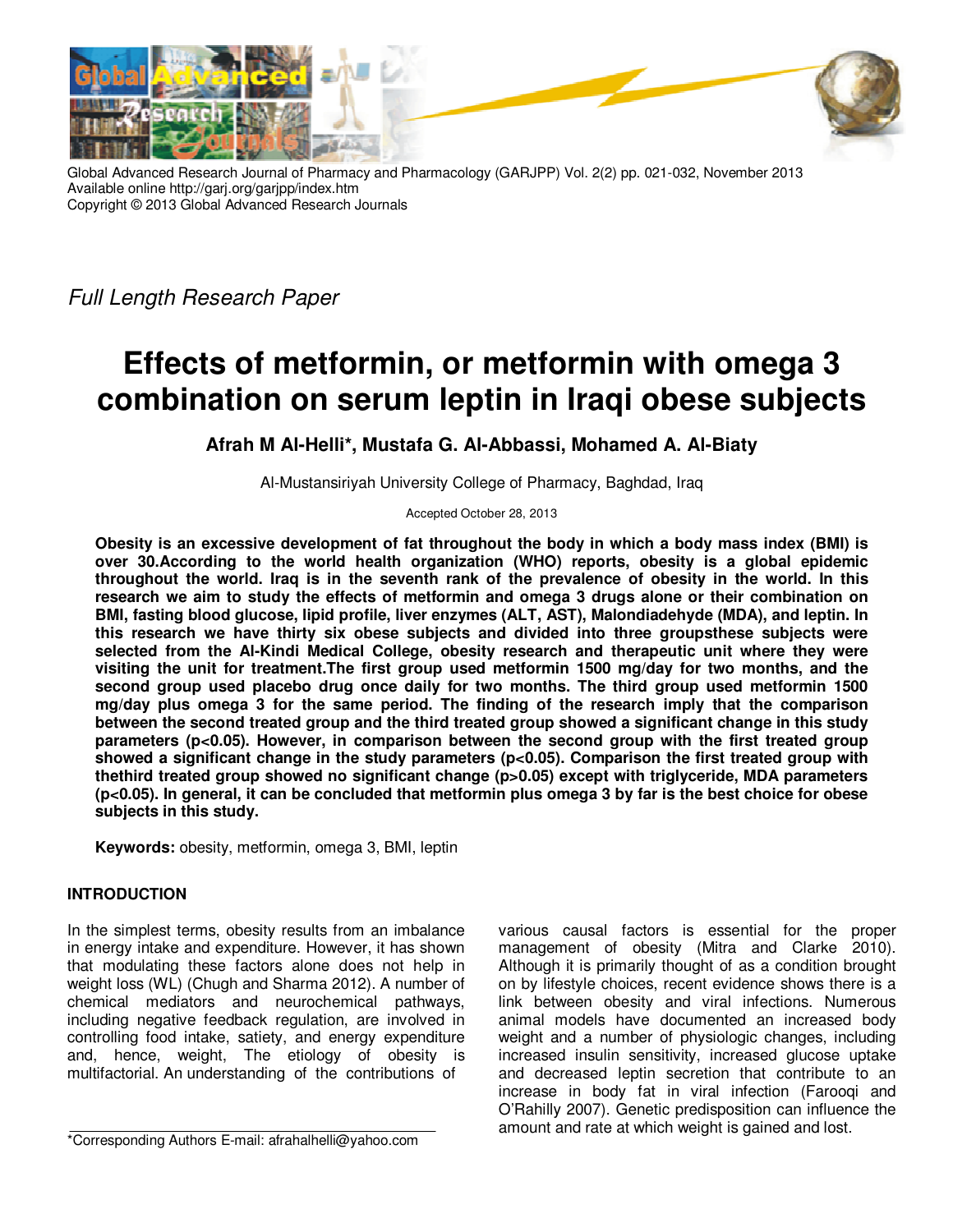Important parameter that can measure the level of obesity isBody mass index (BMI) which is used to define severityof overweight and obesity across populations.

Leptin, a protein hormoneencoded by the ob gene, is produced and secreted by the white adipose tissue (WAT) (Gautron and Elmquist 2011). This hormone reflects fat deposits andits levels are modulated by feeding behaviors (Gautron and Elmquist 2011). The primary role of leptin is to provide the centralnervous system with a signal of energy (adipose) stores inthe body to enable the brain to make the adjustments necessaryto balance energy intake and expenditure (Spiegelman and Flier 2001). In common obesity, leptin loses the ability to inhibit energy intake and increase energy expenditure; this is termed leptin resistance (Commins et al., 1999).

Other parameter could be related to leptin resistance which is oxidative stress which was measured in this study by the MDA,In an animal study, it was reported that leptin increases formation of reactive oxygen species (ROS) in a process coupled with increased fatty acid oxidation and activation of protein kinase A in endothelial cells. They postulated that fat soluble antioxidant vitamins may furthermore play a role in the preservation of insulin action through the maintenance of endothelial function. Endothelial dysfunction has recently been linked to abnormal glucose homeostasis (Beydoun et al., 2011).

The general goals for weight management are to reduce body weight (BW), maintain a lower weight over long term and toprevent further weight gain first by life style modification then by pharmacological treatment, which we used in this study metformin drug is antidiabetic, and also can be used for losing weight, It limits the amount of glucose that is produced by the liver as well as increases muscle consumption of glucose (Collier et al., 2006).

Omega3, also known as polyunsaturated fatty acids (PUFAs), omega 3 fatty acids play a crucial role in brain function as well as normal growth and development.it also sometimes can help reducing weight Omega 3 PUFA intake can be related to the appetite suppressive properties as well as an increase in fat oxidation and energy expenditure. Findings related to the decrease in body fat also include a reduction in adipocyte diameter in subcutaneous fat and possessing a synergistic decrease in adipose tissue when coupled with exercise. Thoughthere are only a relatively few number of studies with humans, the data suggests an increase of omega 3 PUFA intake aides in reducing body fat and improving body composition (Kabir et al., 2007).

#### **Aim of this study**

The aim of this study is to assess the potential antiobesity effects of metformin and metformin plus omega 3 on serum leptin Iraqi obese subjects.

#### **MATERIALS AND METHODS**

A randomized controlled trial was conducted to compare the effect of metformin on BMI, lipid profile, FBG, ALT, AST, MDA, leptin, compare it with placebo group, and metformin plus omega 3 combination group, each of these parameters were measured pretreatment, after one month, and then after two months which was the end of the treatment between January 2013 and April 2013.These subjects were selected from the Al-Kindi Medical College, obesity research and therapeutic unit where they were visiting the unit for treatment.

 In total, 36 obese subjects (the range of age was 18- 40 years) who have visited our clinic because of their obesity, most of the obese female were tried to lose BMI because of the PCOS that they might have or already have.

The exclusion criteria were included all other diseases that might mainly effect the obese subjects, such as heart problems, diabetes, etc.

BMI was measured and recorded in all patients before and after one and two months of treatment. The sample of fasting peripheral drug was taken in order to measure FBG, cholesterol, triglyceride, HDL, LDL, MDA, and finally leptin. Then patients were randomly divided into three groups, metformin, metformin plus omega 3 groups each was prescribed for case group (n=12) and placebo for control group (n=12).

The dose of metformin was three tablets mg/ day, while the other group been treated with 1500 mg metformin/ day plus omega 3 twice a day gel capsules. Placebo was prescribed for control group. After one and two months, the sample of blood peripheral was taken again In order to check the mentioned parameters. Then the data was compared between these months and with these amounts before treatment.

The results are expressed as means and standard deviation, and the data were analyzed by using the student's t-test and analysis of variance (ANOVA). The significance level for all tests was taken as P value < than 0.05.

### **RESULTS**

In this study, 36 obese subjects were recruited during 2 months. 12 obese participants were in the metformin group, other 12 with metformin plus omega 3 combination group, and 12 in the placebo group. Their ages range (18-40 years),

Results showed that metformin group have a significant decrease in BMI after one month and after two months of treatment with an 8% decrease in there BMI, it showed a significant difference compared with placebo group(p<0.05), for FBG, there was also a significant reduction compared with placebo group also after one month compared to baseline and two months compared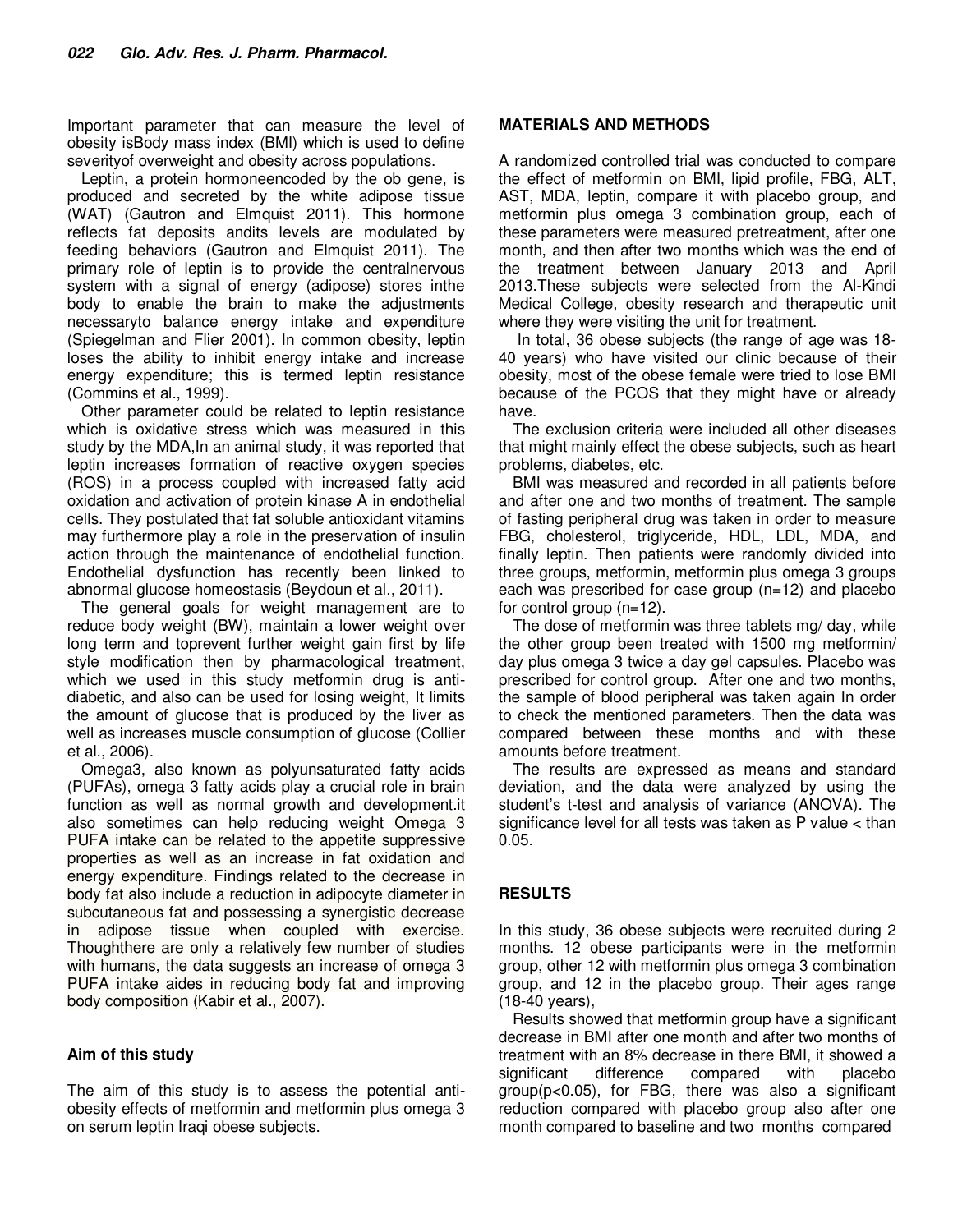| BMI ( $kg/m2$ )         |                  |                    |                        |
|-------------------------|------------------|--------------------|------------------------|
| Groups n=12             | pretreatment     | After 1 month      | After 2 months         |
| Placebo                 | $35.25 \pm 1.22$ | $35.00 \pm 1.25$   | $34.75 \pm 1.23$       |
| <b>Metformin</b>        | $35.08 \pm 1.66$ | $33.64 \pm 1.84^a$ | $32.20 \pm 1.31^{b,c}$ |
| Metformin+ omega 3      | $35.83 \pm 1.62$ | $33.92 \pm 1.40^a$ | $32.25 \pm 1.15^{b,c}$ |
| Placebo compared with   |                  |                    |                        |
| <b>Metformin</b>        | ΝS               | S                  | S                      |
| Metformin+ omega 3      | <b>NS</b>        | S                  | S                      |
| Metformin compared with |                  |                    |                        |
| Metformin+ omega 3      | ΝS               | <b>NS</b>          | <b>NS</b>              |

**Table 1:** Effect of treatment with placebo, metformin, metformin plus omega treated groups on BMI.

Data were expressed as mean± SD; n=number of patients; values with non-identical superscripts (a,b,c) within the same group were considered significantly different  $(p<0.05)$ , (a=pretreatment vs one month, b=pretreatment vs two months, c=one month vs two months), (S); represents significant difference between groups. (NS); represents non-significant difference between groups.



**Figure 1:** Mean changes in body mass index levels in obese subjectspretreatment, after one, and two months in different treatment groups: BMIP=placebo group,BMIM=metformin group, BMIMO=metformin plus omega 3 group.

with one month of treatment (p<0.05) with great percent of reduction up to 24%, for lipid profile parameters as a start cholesterol, metformin group showed a significant difference compared to placebo and after the first and second month of treatment(p<0.05), TGs have been significant after one and in the end of the treatment and compared with placebo group( $p<0.05$ ), but it wasn't significant between the first and second months of treatment, for HDL parameter it showed a non-significant elevation after baseline to the first month of the treatment and first month to two months of the treatment, but from the baseline until the end of treatment it showed a significant elevation, and significant compared with placebo group(p<0.05), on the other hand LDL showed a significant reduction between first month and the second month and from the baseline until the end of the treatment and compared with placebo group (p<0.05), for both of the liver enzymes (ALT,AST) it showed a nonsignificant reduction(p>0.05), MDA parameter was significant after one month and after two months and between the baseline to the end of the treatment with metformin drug compared with placebo group  $(p<0.05)$ with 45% reduction in its level, finally for leptin, it showed only a significant reduction between the first and the second month of using metformin, and between the baseline and the end of the treatment, and compared with placebo group(p<0.05) with 12% percent of reduction of lepton level.

BMI was significant after one month and between the first and second month and between baseline until two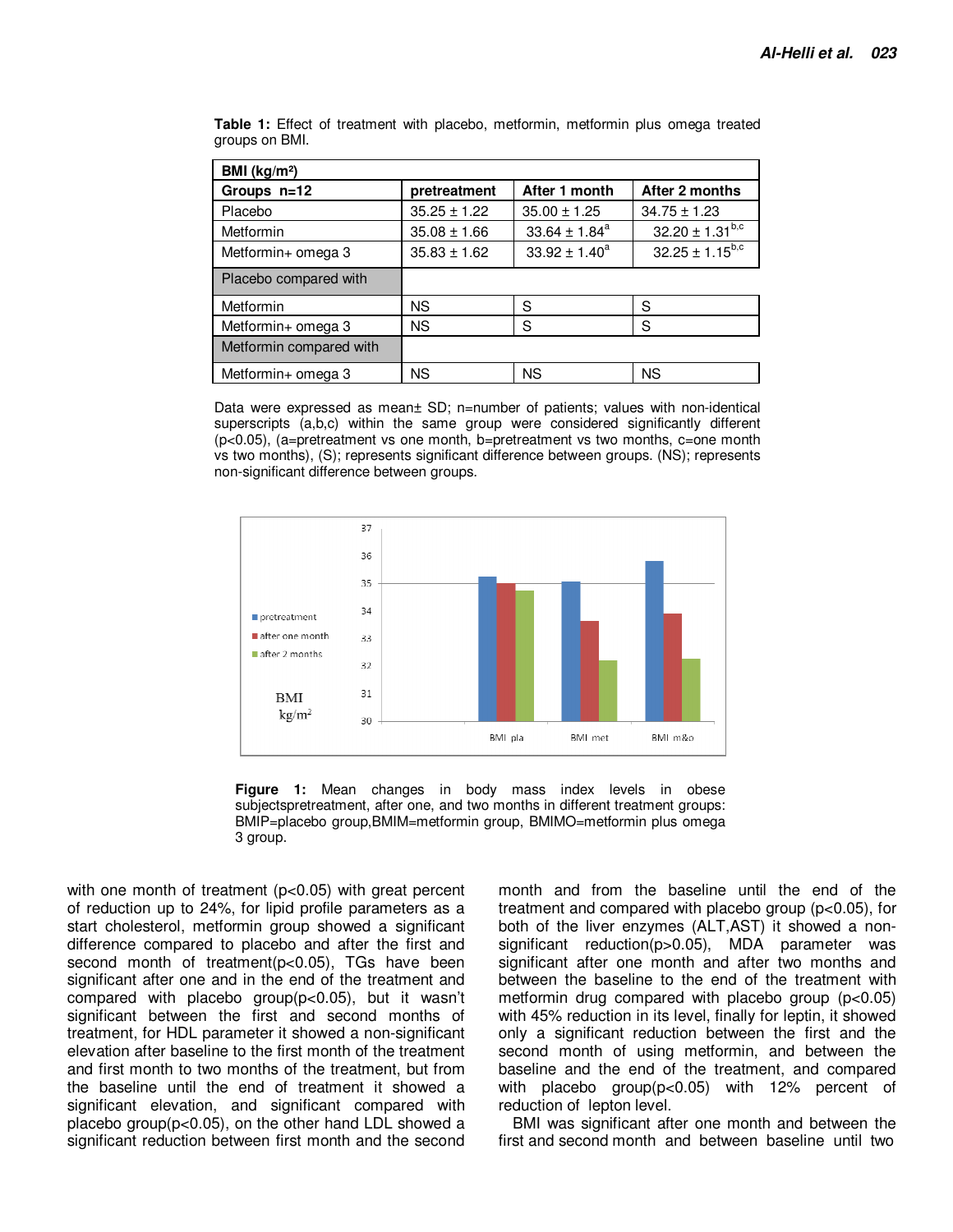| FBG(mg/dl)              |                  |                    |                        |
|-------------------------|------------------|--------------------|------------------------|
| Groups n=12             | pretreatment     | After 1 month      | After 2 months         |
| Placebo                 | $96.17 \pm 3.69$ | $94.08 \pm 3.83$   | $93.33 \pm 3.38$       |
| Metformin               | $97.50 \pm 3.82$ | $88.42 \pm 2.94^a$ | $73.60 \pm 2.96^{b,c}$ |
| Metformin+ omega 3      | $96.92 \pm 3.52$ | $87.42 \pm 2.56^a$ | $71.83 \pm 2.55^{b,c}$ |
| Placebo compared with   |                  |                    |                        |
| Metformin               | <b>NS</b>        | S                  | S                      |
| Metformin+ omega 3      | <b>NS</b>        | S                  | S                      |
| Metformin compared with |                  |                    |                        |
| Metformin+ omega 3      | <b>NS</b>        | <b>NS</b>          | <b>NS</b>              |

**Table 2:** Effect of treatment with placebo, metformin, metformin plus omega on FBG levels in serum

Data were expressed as mean± SD; n=number of patients; values with non-identical superscripts (a,b,c) within the same group were considered significantly different  $(p<0.05)$ , (a=pretreatment vs one month, b=pretreatment vs two months, c=one month vs two months), (S); represents significant difference between groups. (NS); represents non-significant difference between groups.



**Figure 2:** Mean changes in fasting blood glucose levels in obese subjectspretreatment, after one, and two months in different treatment groups: FBGP=placebo group,FBG M=metformin group, FBGMO=metformin plus omega 3 group.

months (p<0.05), and showed great percent of reduction up to 9%, but it wasn't significant compared with metformin group (p>0.05), for FBG it showed a significant reduction (p<0.05) also a non-significant compared to metformin group, cholesterol showed significant reduction in its level for both months of treatment (p<0.05), compared with metformin group it showed a n0nsignificant difference (p>0.05), TGs showed a significant reduction in its level (p<0.05)during the period of the treatment, but compared with metformin group it showed a non-significant difference (p>0.05), HDL been only significant elevation between the first and second month of treatment (p<0.05) and between baseline and the end of the treatment (p<0.05), also showed a non-significant

difference compared with metformin group (p>0.05), LDL level was significantly decreased(p<0.05) in this group up to 31% ,but also showed a non-significant difference with metformin group (p<0.05), ALT enzyme showed significant reduction between first and second months of the treatment, and from the baseline until the end of the second month (p<0.05), AST enzyme showed a significant reduction at the end of the treatment (p<0.05), both of these enzymes showed a non-significant difference compared with metformin group (p>0.05), on the other hand MDA level was significantly reduced after the first and the second months of using this combination of the drugs (p<0.05) and significantly different from metformin group (p<0.05), and it was percent of reduction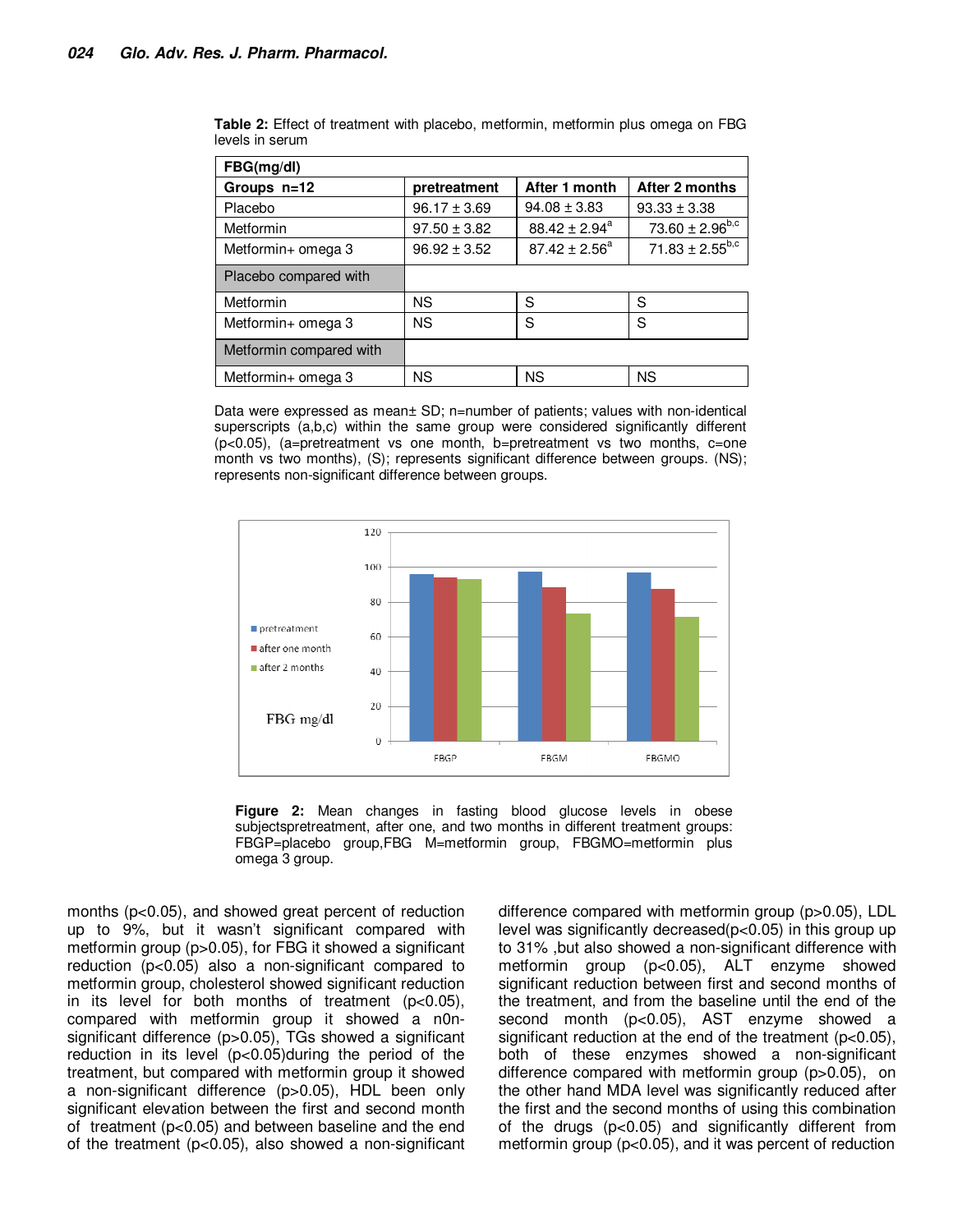| Cholesterol (mg/dl)     |                    |                      |                          |
|-------------------------|--------------------|----------------------|--------------------------|
| Groups n=12             | pretreatment       | After 1 month        | After 2 months           |
| Placebo                 | 184.18 ± 11.20     | $181.92 \pm 10.24$   | $180.25 \pm 10.01$       |
| Metformin               | $184.75 \pm 11.89$ | $169.75 \pm 13.93^a$ | $151.42 \pm 9.74^{b,c}$  |
| Metformin+ omega 3      | $184.92 \pm 17.20$ | $165.00 \pm 12.98^a$ | $147.92 \pm 11.20^{b,c}$ |
| Placebo compared with   |                    |                      |                          |
| Metformin               | <b>NS</b>          | S                    | S                        |
| Metformin+ omega 3      | <b>NS</b>          | S                    | S                        |
| Metformin compared with |                    |                      |                          |
| Metformin+ omega 3      | <b>NS</b>          | <b>NS</b>            | ΝS                       |

**Table 3:** Effect of treatment with placebo, metformin, metformin plus omega 3 on serum cholesterol levels

Data were expressed as mean± SD; n=number of patients; values with non-identical superscripts (a,b,c) within the same group were considered significantly different (p<0.05), (a=pretreatment vs one month, b=pretreatment vs two months, c=one month vs two months), (S); represents significant difference between groups. (NS); represents non-significant difference between groups.



Figure 3: Mean changes in serum cholesterol levels in obese subjectspretreatment, after one, and two months in different treatment groups: CHOLP=placebo group,CHOLM= metformin group, CHOLMO=metformin plus omega 3 group.

| $TGs$ (mg/dl)           |                    |                      |                          |  |  |  |
|-------------------------|--------------------|----------------------|--------------------------|--|--|--|
| Groups n=12             | pretreatment       | After 1 month        | After 2 months           |  |  |  |
| Placebo                 | $176.25 \pm 14.34$ | $174.00 \pm 10.04$   | $173.08 \pm 14.81$       |  |  |  |
| Metformin               | $175.17 \pm 13.30$ | $160.25 \pm 11.96^a$ | $150.67 \pm 10.94^{b,c}$ |  |  |  |
| Metformin+ omega 3      | $176.08 \pm 11.94$ | $155.50 \pm 10.68^a$ | $141.25 \pm 10.42^{b,c}$ |  |  |  |
| Placebo compared with   |                    |                      |                          |  |  |  |
| Metformin               | <b>NS</b>          | S                    | S                        |  |  |  |
| Metformin+ omega 3      | <b>NS</b>          | S                    | S                        |  |  |  |
| Metformin compared with |                    |                      |                          |  |  |  |
| Omega 3                 | <b>NS</b>          | <b>NS</b>            | <b>NS</b>                |  |  |  |
| Metformin+ omega 3      | <b>NS</b>          | <b>NS</b>            | S                        |  |  |  |

**Table 4:** Effect of treatment with placebo, metformin, metformin plus omega 3 on serum triglyceride levels

Data were expressed as mean± SD; n=number of patients; values with non-identical superscripts (a,b,c) within the same group were considered significantly different (p<0.05), (a=pretreatment vs one month, b=pretreatment vs two months, c=one month vs two months), (S); represents significant difference between groups. (NS); represents non-significant difference between groups.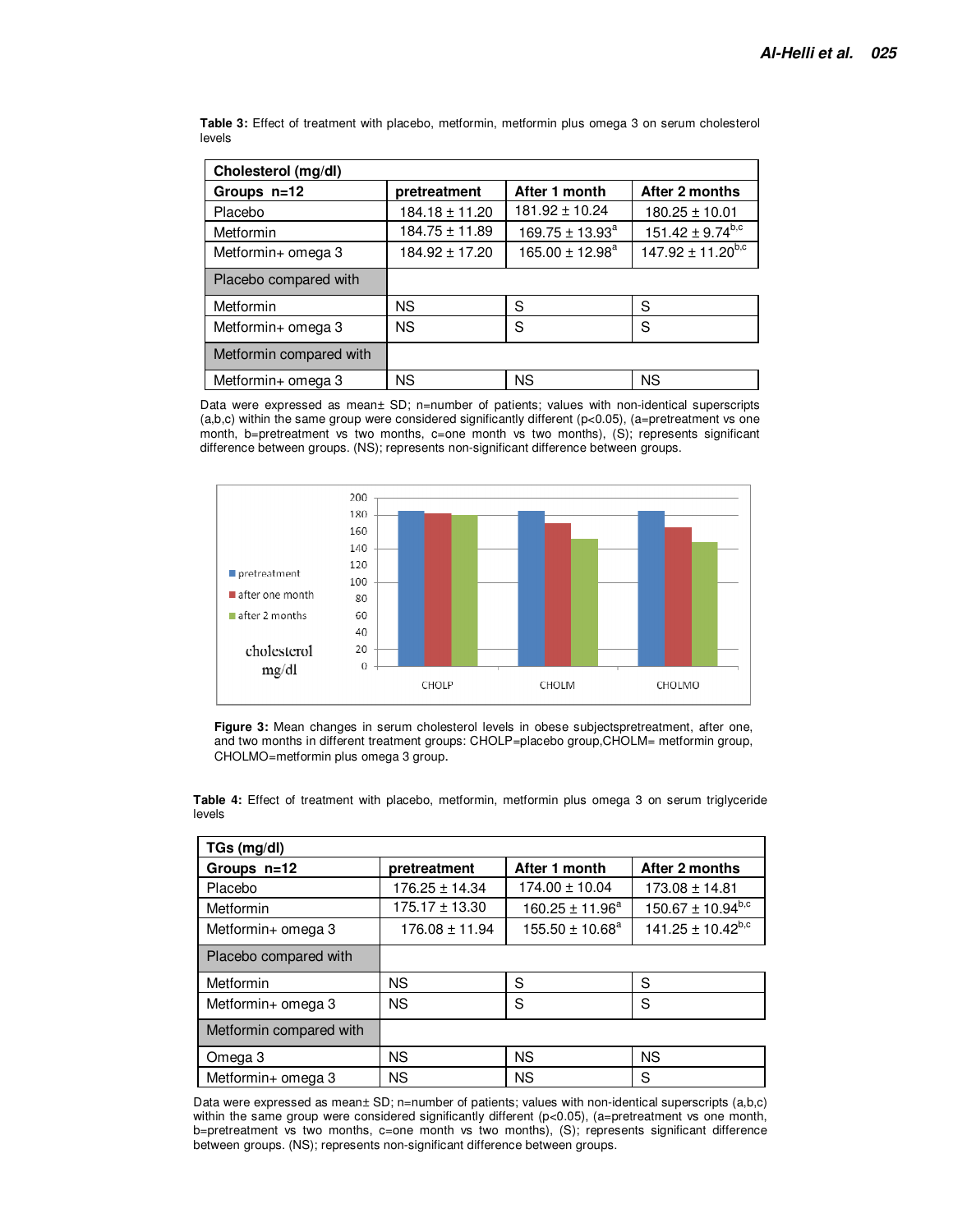

**Figure 4:** Mean changes in TG serum levels in obese subjectspretreatment, after one, and two months in different treatment groups: TGSP=placebo group, TGSM=metformin group, TGSMO=metformin plus omega 3 group.

|        |  |  | <b>Table 5:</b> Effect of treatment with placebo, metformin, metformin plus omega 3 on serum HDL |  |  |  |
|--------|--|--|--------------------------------------------------------------------------------------------------|--|--|--|
| levels |  |  |                                                                                                  |  |  |  |

| $HDL$ (mg/dl)           |                  |                  |                        |
|-------------------------|------------------|------------------|------------------------|
| Groups n=12             | pretreatment     | After 1 month    | After 2 months         |
| Placebo                 | $39.08 \pm 3.58$ | $40.25 \pm 2.43$ | $40.83 \pm 2.61$       |
| Metformin               | $41.50 \pm 3.53$ | $43.33 \pm 3.26$ | $45.42 \pm 2.65^b$     |
| Metformin+ omega 3      | $39.67 \pm 2.60$ | 42.81 ± $3.29^a$ | $44.84 \pm 1.02^{b,c}$ |
| Placebo compared with   |                  |                  |                        |
| Metformin               | <b>NS</b>        | S                | S                      |
| Metformin+ omega 3      | <b>NS</b>        | S                | S                      |
| Metformin compared with |                  |                  |                        |
| Metformin+ omega 3      | <b>NS</b>        | <b>NS</b>        | <b>NS</b>              |

Data were expressed as mean± SD; n=number of patients; values with non-identical superscripts (a,b,c) within the same group were considered significantly different (p<0.05), (a=pretreatment vs one month, b=pretreatment vs two months, c=one month vs two months), (S); represents significant difference between groups. (NS); represents non-significant difference between groups.



**Figure 5:** Mean changes in serum HDL-C levels in obese subjectspretreatment, after one, and two months in different treatment groups: HDLP=placebo group, HDLM=metformin group, HDLMO=metformin plus omega 3 group.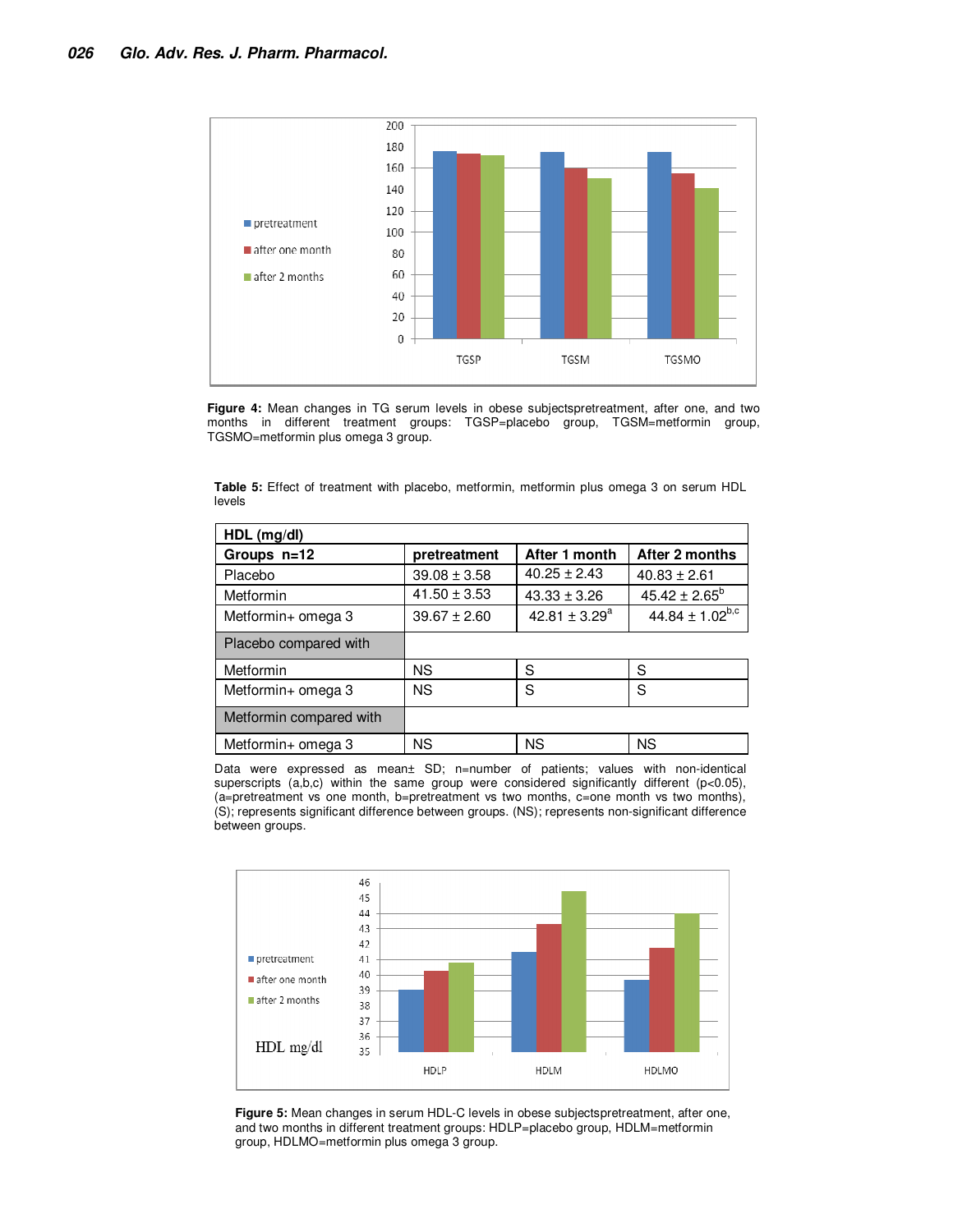| LDL (mg/dl)             |                    |                    |                         |  |  |  |
|-------------------------|--------------------|--------------------|-------------------------|--|--|--|
| Groups n=12             | pretreatment       | After 1 month      | After 2 months          |  |  |  |
| Placebo                 | $110.00 \pm 11.58$ | $106.67 \pm 10.13$ | $105.17 \pm 10.77$      |  |  |  |
| <b>Metformin</b>        | $108.58 \pm 16.63$ | $94.67 \pm 17.80$  | $80.25 \pm 16.22^{b,c}$ |  |  |  |
| Metformin+ omega 3      | $110.33 \pm 11.80$ | $92.92 \pm 8.78^a$ | $76.08 \pm 9.63^{b,c}$  |  |  |  |
| Placebo compared with   |                    |                    |                         |  |  |  |
| Metformin               | ΝS                 | S                  | S                       |  |  |  |
| Metformin+ omega 3      | <b>NS</b>          | S                  | S                       |  |  |  |
| Metformin compared with |                    |                    |                         |  |  |  |
| Metformin+ omega 3      | ΝS                 | ΝS                 | ΝS                      |  |  |  |

**Table 6:** Effect of treatment with placebo, metformin, metformin plus omega 3 on serum LDL levels

Data were expressed as mean± SD; n=number of patients; values with non-identical superscripts (a,b,c) within the same group were considered significantly different (p<0.05), (a=pretreatment vs one month, b=pretreatment vs two months, c=one month vs two months), (S); represents significant difference between groups. (NS); represents non-significant difference between groups.



**Figure 6:** Mean changes in serum LDL-C levels in obese subjectspretreatment, after one, and two months in different treatment groups: LDLP=placebo group, LDLM=metformin group, LDLMO=metformin plus omega 3 group.

| ALT (U/L)               |                  |                  |                        |
|-------------------------|------------------|------------------|------------------------|
| Groups n=12             | pretreatment     | After 1 month    | After 2 months         |
| Placebo                 | $24.67 \pm 2.63$ | $23.75 \pm 2.36$ | $23.50 \pm 1.90$       |
| Metformin               | $22.67 \pm 3.27$ | $21.50 \pm 2.99$ | $20.33 \pm 2.77$       |
| Metformin+ omega 3      | $24.08 \pm 2.96$ | $22.50 \pm 2.28$ | $20.66 \pm 1.80^{b,c}$ |
| Placebo compared with   |                  |                  |                        |
| Metformin               | <b>NS</b>        | S                | S                      |
| Metformin+ omega 3      | <b>NS</b>        | <b>NS</b>        | S                      |
| Metformin compared with |                  |                  |                        |
| Metformin+ omega 3      | <b>NS</b>        | <b>NS</b>        | <b>NS</b>              |

**Table 7:** Effect of treatment with placebo, metformin, metformin plus omega 3 on serum ALT levels

Data were expressed as mean± SD; n=number of patients; values with non-identical superscripts (a,b,c) within the same group were considered significantly different ( $p<0.05$ ), (a=pretreatment vs one month, b=pretreatment vs two months, c=one month vs two months), (S); represents significant difference between groups. (NS); represents non-significant difference between groups.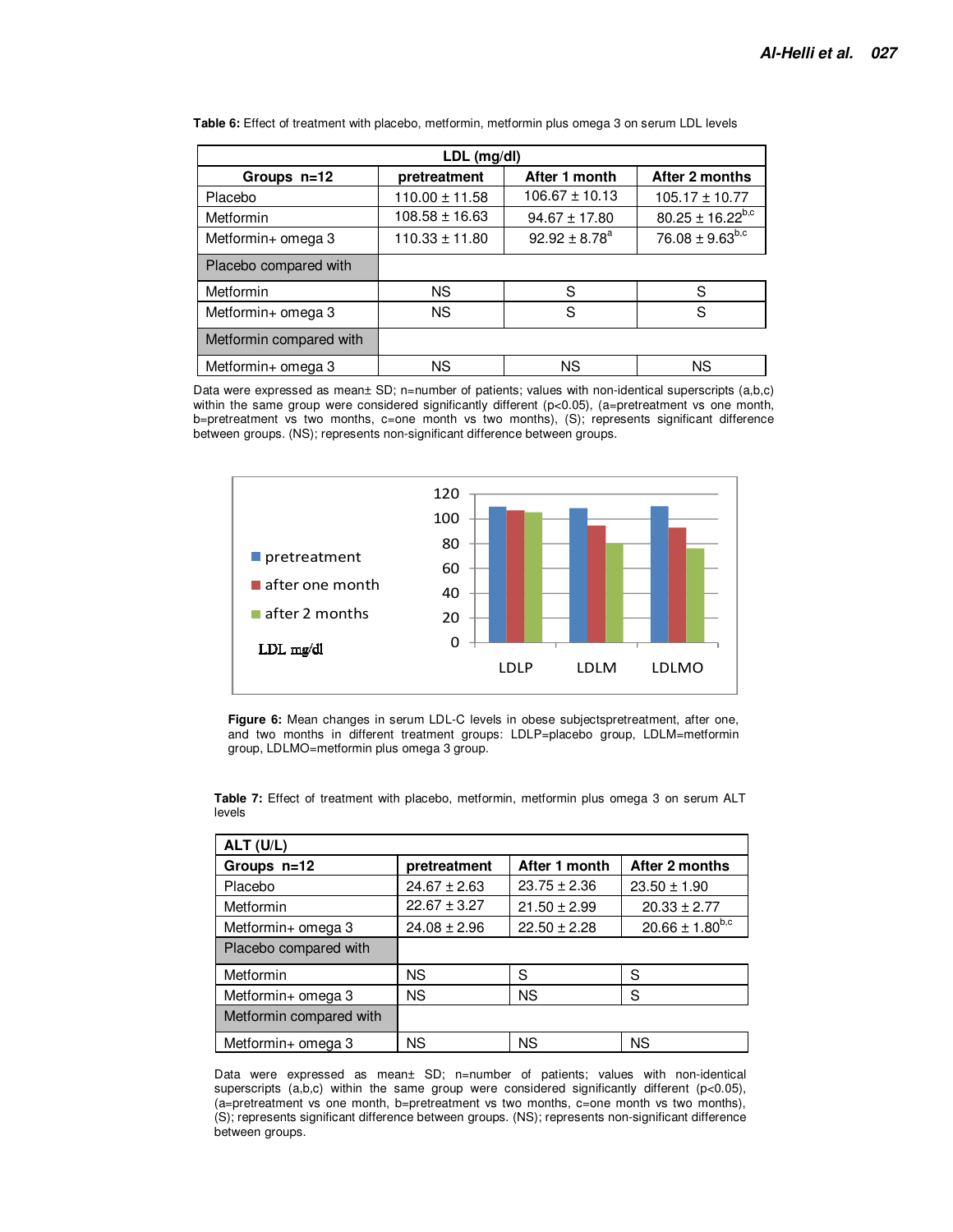

**Figure 7:** Mean changes in serum ALT levels in obese subjectspretreatment, after one, and two months in different treatment groups: ALTP=placebo group, ALTM=metformin group, months in different treatment groups: ALTP=placebo group, ALTMO=metformin plus omega 3 group.

| AST (U/L)               |                  |                  |                    |
|-------------------------|------------------|------------------|--------------------|
| Groups n=12             | pretreatment     | After 1 month    | After 2 months     |
| Placebo                 | $26.08 \pm 2.96$ | $25.25 \pm 2.76$ | $24.33 \pm 1.70$   |
| Metformin               | $24.42 \pm 2.89$ | $23.25 \pm 2.50$ | $22.58 \pm 1.50$   |
| Metformin+ omega 3      | $24.25 \pm 2.63$ | $23.08 \pm 2.52$ | $21.42 \pm 1.48^b$ |
| Placebo compared with   |                  |                  |                    |
| Metformin               | ΝS               | <b>NS</b>        | S                  |
| Metformin+ omega 3      | <b>NS</b>        | S                | S                  |
| Metformin compared with |                  |                  |                    |
| Metformin+ omega 3      | ΝS               | <b>NS</b>        | <b>NS</b>          |

**Table 8:** Effect of treatment withplacebo, metformin, metformin plus omega 3 on serum AST levels

Data were expressed as mean± SD; n=number of patients; values with non-identical superscripts  $(a,b,c)$  within the same group were considered significantly different (p<0.05), (a=pretreatment vs one month, b=pretreatment vs two months, c=one month vs two months), (S); represents significant difference between groups. (NS); represents non-significant difference between groups.



**Figure 8:** Mean changes in serum AST levels in obese subjectspretreatment, after one, and two months in different treatment groups: ASTP= placebo group, ASTM=metformin group, ASTMO=metformin plus omega 3 group.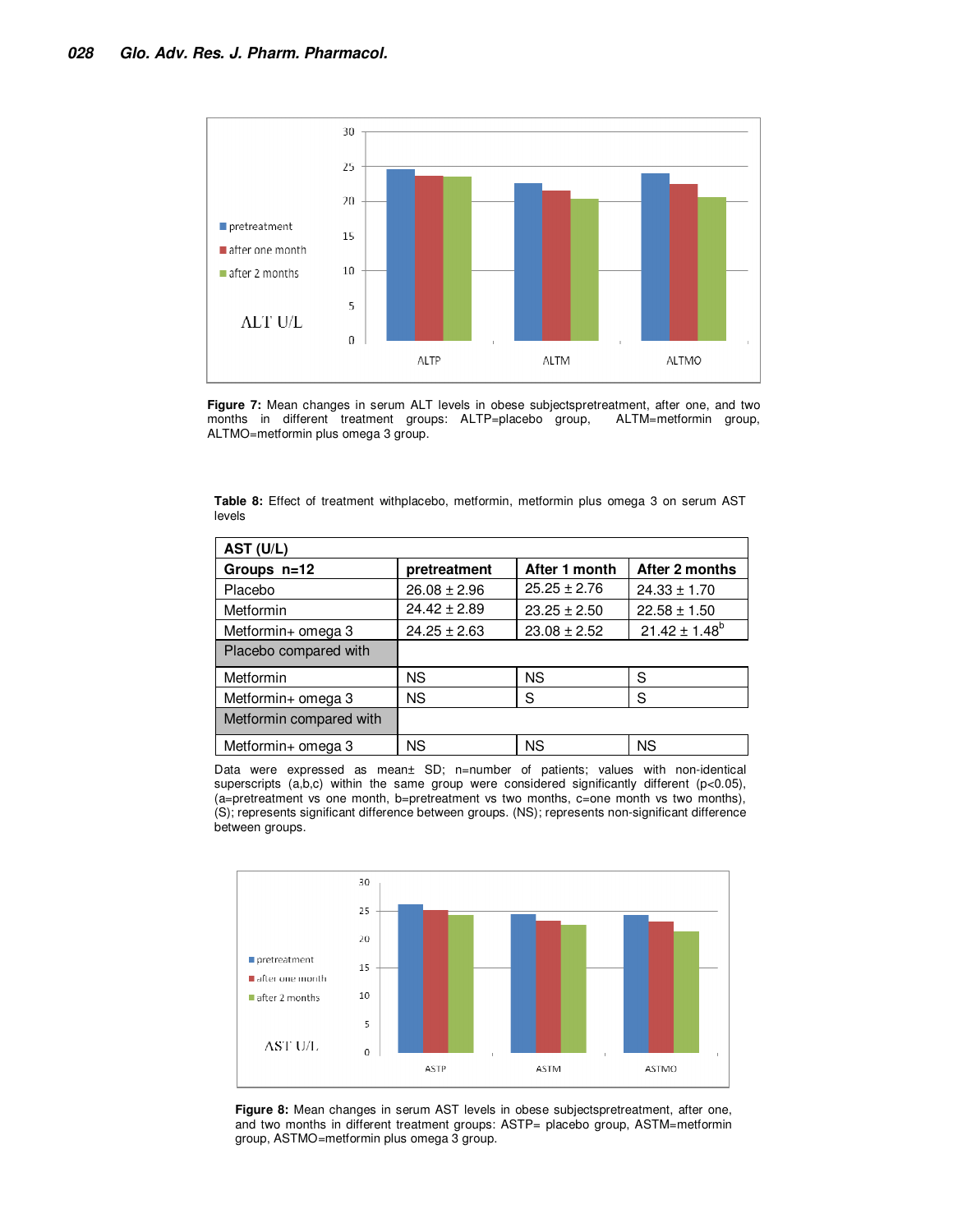| MDA ( $\mu$ mol / L)    |                 |                   |                       |
|-------------------------|-----------------|-------------------|-----------------------|
| Groups n=12             | pretreatment    | After 1 month     | After 2 months        |
| Placebo                 | $3.35 \pm 0.47$ | $3.21 \pm 0.50$   | $3.10 \pm 0.53$       |
| Metformin               | $3.50 \pm 0.64$ | $2.42 \pm 0.59^a$ | $1.91 \pm 0.53^{b,c}$ |
| Metformin+ omega 3      | $3.64 \pm 0.48$ | $2.29 \pm 0.48^a$ | $1.29 \pm 0.22^{b,c}$ |
| Placebo compared with   |                 |                   |                       |
| Metformin               | ΝS              | S                 | S                     |
| Metformin+ omega 3      | <b>NS</b>       | S                 | S                     |
| Metformin compared with |                 |                   |                       |
| Metformin+ omega 3      | <b>NS</b>       | <b>NS</b>         | S                     |

**Table 9:** Effect of treatment with placebo, metformin, metformin plus omega 3 on serum MDA levels

Data were expressed as mean± SD; n=number of patients; values with non-identical superscripts  $(a,b,c)$  within the same group were considered significantly different  $(p<0.05)$ ,  $(a=$ pretreatment vs one month, b=pretreatment vs two months, c=one month vs two months), (S); represents significant difference between groups. (NS); represents non-significant difference between groups.



**Figure 9:** Mean changes in serum MDA levels in obese subjectspretreatment, after one, and two months in different treatment groups: MDAP=placebo group, , MDAM=metformin group, MDAMO=metformin plus omega 3 group.

| leptin (ng /ml)         |                     |                          |                        |  |  |  |
|-------------------------|---------------------|--------------------------|------------------------|--|--|--|
| Groups n=12             | pretreatment        | After 1 month            | After 2 months         |  |  |  |
| Placebo                 | $15.35 \pm 1.37$    | $15.06 \pm 1.31$         | $14.85 \pm 0.37$       |  |  |  |
| Metformin               | $14.35 \pm 1.04$    | $13.85 \pm 1.12$         | $12.61 \pm 1.08^{b,c}$ |  |  |  |
| Metformin+ omega 3      | $14.65 \pm 1.14$    | $13.04 \pm 1.75^{\circ}$ | $11.79 \pm 1.23^{b,c}$ |  |  |  |
| Placebo compared with   |                     |                          |                        |  |  |  |
| Metformin               | <b>NS</b>           | S                        | S                      |  |  |  |
| Metformin+ omega 3      | <b>NS</b><br>S<br>S |                          |                        |  |  |  |
| Metformin compared with |                     |                          |                        |  |  |  |
| Metformin+ omega 3      | NS                  | <b>NS</b>                | <b>NS</b>              |  |  |  |

**Table 10:** Effect of treatment with placebo, metformin, plus omega 3 on serum leptin levels

Data were expressed as mean± SD; n=number of patients; values with non-identical superscripts  $(a,b,c)$  within the same group were considered significantly different  $(p<0.05)$ ,  $(a=$ pretreatment vs one month, b=pretreatment vs two months, c=one month vs two months), (S); represents significant difference between groups. (NS); represents non-significant difference between groups.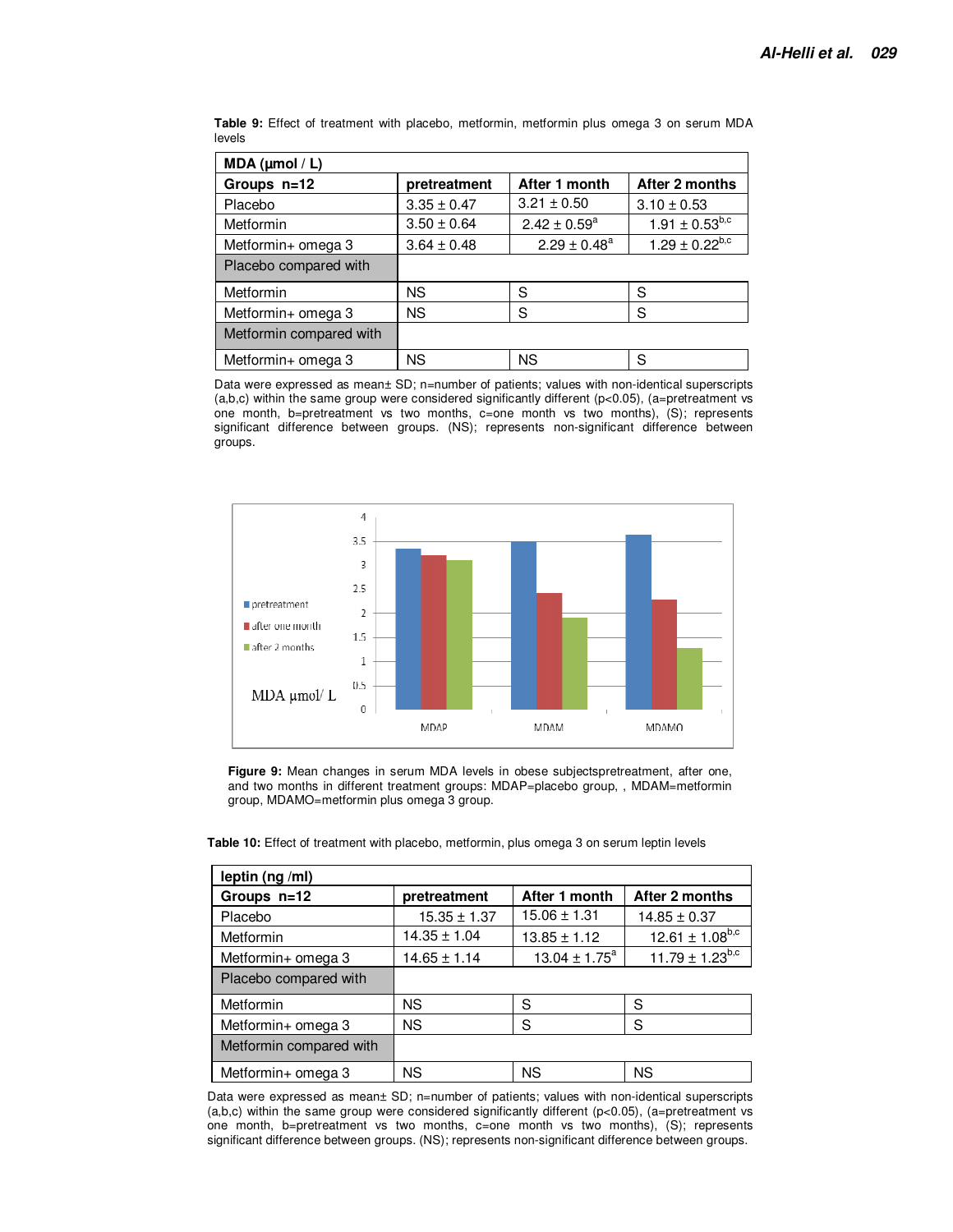

**Figure 10:** Mean changes in serum leptinlevels in obese subjectspretreatment, after one, and two months in different treatment groups: leptinP=placebo group, leptinM=metformin group, leleptinMO=metformin plus omega 3 group.

up to 64% , leptin was significantly reduced (p<0.05), and it was significant compared with metformin group (p>0.05), all the parameters that have been measured in this group showed a significant difference compared with placebo group (p<0.05).

#### **DISCUSSION**

In the present study, metformin drug was given on a daily bases 1500 mg divided three times a day for two months for non-diabetic obese subjects. its effect on body mass index after one month and later after two months revealed significant decrease for both months (p<0.05).

Compared with all other groups, metformin caused a significant reduction on BMI (p<0.05), except with metformin plus omega 3 treated group which showed a non-significant difference (p>0.05).

The mechanisms by which metformin contributes to weight loss may be explained through a reduction in gastrointestinal absorption of carbohydrates, insulin resistance, and reduction of leptin, and ghrelin levels after glucose overload , and by induction of a lipolytic and anoretic effects by acting on glucagon–like peptide 1 (Zheng et al., 2012).

By comparingthe present study with the other reports, which revealed that metformin produced modest differences in BMI that, as found for adolescents, butlargely persisted during 1 year of treatment (Desilets et al., 2008). Metforminimproved several other measures of body fatness, although consistent with some (Fantus and Brosseau 2002) but not all studies (Eleftheriadou et al., 2008).

Metformin combined with omega 3, caused a significant reduction in BMI after one and two months (p<0.05), compared with placebo treated group except metformin. This group caused a more percent of reduction in BMI than any other group, which make it the best choice for reducing BMI in present study.

Metformin group has a significant decline in FBG after one month, and two months of treatment (p<0.05), and as compared with placebo treated group it showed a significant difference (p<0.05), except with metformin plus omega 3 treated group metformin group showed a nonsignificant difference (p>0.05), which agrees with other studies (Lamanna et al., 2011).

On the other hand metformin plus omega 3 treated group has a significant effect on FBG after one month and after two months (p<0.05) when compared with placebo treated group except with metformin (p>0.05).

Serum cholesterol, triglyceride, and LDL parameters have a significant decline in their levels for the obese subjects after one and two months of regular use of metformin (p<0.05), and for serum HDL showed a significant elevation (p<0.05).

Other studiesshow discrepant results about the influence of metformin on lipid profile (The effects of medications used for the management of diabetes and obesity on postprandial lipid metabolism 2008), Investigations showed an association of metformin with an improvement in the lipid profile especially with triglyceride (Wulffele et al., 2004), these studies, in agreement with ours, reported reduction in lipid profile levels (Ghaeli et al., 2002; Grant PJ 1996),while other studies disagreed (Roessner et al., 2004; Abbink et al., 2002), other studies of obese patients, however, found no independent effects of metformin on serum lipidsand had inconsistent effects on serum triglyceride (Nobili et al., 2008).

Metformin plus omega 3 treated group has a significant effect (p<0.05) after one month and two months of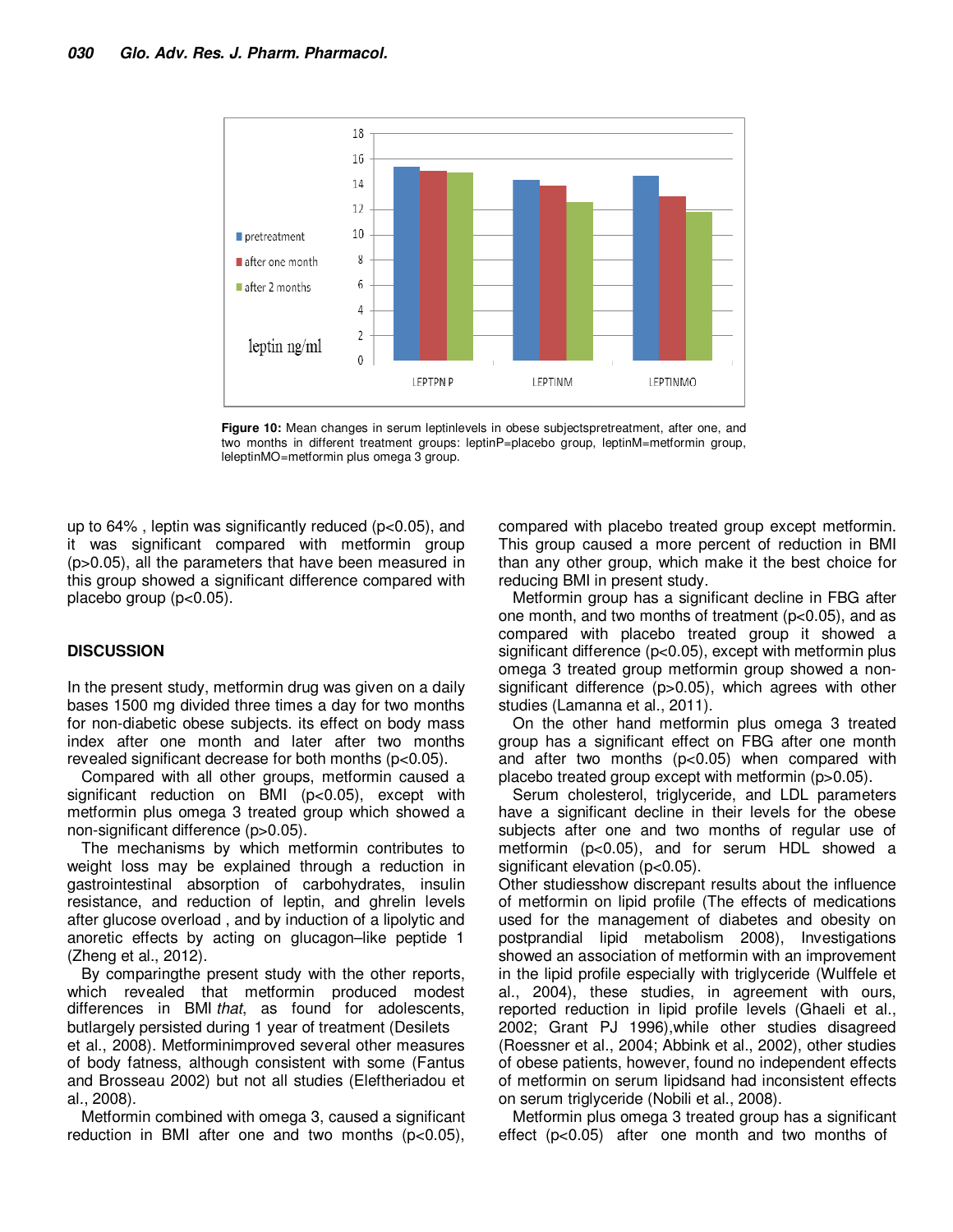treatment on lipid profile parameters, and it showed a significant difference compared with all treated groups except with metformin treated group (p<0.05) for serum cholesterol, HDL, and LDL parameters. And showed a significant difference compared with all treated groups for serum triglyceride (p<0.05).

Metformin treated group has a non-significant reduction (p>0.05) on serum ALT and AST enzymes, which is compatible with other studies which reported that metformin was not more effective than lifestyle intervention in reducing aminotransferaseslevels (Lima et al., 2009).

While in metformin plus omega 3 treated group, serum ALT enzyme showed a non-significant effect after the first month (p>0.05), but at the end of the second month, significant reduction have been showed (p<0.05). This group showed significant reduction for AST levels pretreatment until two months (p<0.05), in comparison with other treated groups.

Metformin drug has a significant effect after one and two months of treatmenton serum MDA level (p<0.05).Metformin has antioxidant properties which are not fully characterized. It reduces reactive oxygen species (ROS) by inhibiting mitochondrial respiration, and decreases advanced glycosylation end product (AGE) indirectly through reduction of hyperglycemia and directly through an insulin-dependent mechanism (Skrha et al., 2007). Data presented were compatible with other studies which revealed a significant decrease in serum MDA levels in patients after therapy with metformin (Gupta et al., 2010), on the contrast, other study observed no change in serum MDA levels at the end of the treatment with metformin (Glueck et al., 2001).

Metformin plus omega 3 treated group showed a significant reduction on serum MDA levels (p<0.05). compared with other treated groups, it showed a significant reduction compared with placebo treated group after first month of treatment, and after the second month it was significantly different compared with the other treated groups (p<0.05).

Metformin showed a non-significant reduction on serum leptin levels after one month of treatment (p>0.05), but significantly reduced it in the second month of treatment (p<0.05),since a significant decrease in BMI was observed after treatment with metformin, it is most likely that this factor is responsible for decreased leptin levels after treatment with metformin. Which confirm with other studies reported that serum leptin levels declined significantly (Komori et al., 2004), but disagreed with other studies that reported the effect of metformin on serum leptin was transient, disappearing after 2 to 4 months of treatment (Patel et al., 2007).

Metformin plus Omega 3 combination showed a significant reduction on the serum leptin level (p<0.05). Comparison this treated group with others after first and second month of treatment showed a significant reduction with placebo treated group (p<0.05).

#### **CONCLUSION**

From the previous data, it can be concluded that metformin plus omega 3 showed a most significant effect on all the parameters whether after one month or at the end of the two months of using these drugs as combination to reduce BMI primarily, and leptin level.

#### **REFERENCES**

- Abbink EJ, Pickkers P, Rosendaal AJ (2002). vascular effectsofglibenclamide vs. glimepiride and metformin in type 2diabetic patients. Diabet Med. 19: 136-43.
- Beydoun MA, Shroff MR, Chen X, Beydoun HA, Wang Y, Zonderman, AB (2011). Serum antioxidant status is associated with metabolic syndrome among U.S. adults in recent national surveys. J Nutr. 141:903-913.
- Chugh PK, Sharma S (2012). Recent advances in the pathophysiology and pharmacological treatment of obesity. Journal of Clinical Pharmacy and Therapeutics, 37:525-535.
- Collier CA, Bruce CR, Smith AC, Lopaschuk G, Dyck DJ (2006). Metformin counters the insulin-induced suppression of fatty acid oxidation and stimulation of triacylglycerol storage in rodent skeletal muscle. Am J PhysiologicEndocrinalMetab. 291(1):182-189.
- Commins SP, Marsh DJ, Thomas SA (1999). Norepinephrine is required for leptin effects on gene expression in brown and white adipose tissue. Endocrinology; 140:4772-8.
- Desilets AR, Dhakal-Karki S, Dunican KC (2008). Role of metformin for weight management in patients without type 2 diabetes. Ann Pharmacother. 42:817-826.
- Eleftheriadou I, Grigoropoulou P, Katsilambros N, Tentolouris N (2008). The effects of medications used for the management of diabetes and obesity on postprandial lipid metabolism. Curr Diabetes Rev. 4:340- 356.
- Fantus IG, Brosseau R (2002). Mechanism of action of metformin: insulin receptor and postreceptor effects in vitro and in vivo. J ClinEndocrinolMetab. 63(4):898-905.
- Farooqi IS, O'Rahilly S (2007). Genetic factors in human obesity. Obesity Reviews; 8(1):37-40.
- Gautron L, Elmquist JK (2011). Sixteen years and counting: an update on leptin in energy balance. JClin. Investig; 121:2087-2093.
- Ghaeli P, Shahsavand E, Avarsaji M, Mesbahi M (2002). Comparing the effects of fluoxetine and imipramine on serum TG and total cholesterol levels of patients with major depressive disorder. XIII World Congress of Psychiatry, Tokyo, Japan, August, 262-3.
- Glueck CJ, Fontaine RN, Wang P (2001). Metformin reduces weight ,central obesity ,insulin ,leptin and low density lipoprotein cholesterol in non- diabetic ,morbidly obese subjects with body mass index greater than 30. Metabolism. 50: 856-61.
- Grant PJ (1996). The effects of high- and medium-dose metformin therapy on cardiovascular risk factors in patients with type II diabetes. Diabetes Care. 19: 64-66.
- Gupta RK, Rehan HS, Rohatagi A, Bhatacharjee J, Chopra D (2010). The effect of glipizide, metformin and rosiglitazone on nontraditional cardiovascular risk factors in newly diagnosed patients with type 2 diabetes mellitus.Int J Diabetes DevCtries. 30:123-8.
- Kabir M, Skurnik G, Naour N, Pechtner V, Meugnier E, Rome S (2007). Treatment for 2 mo with n 3 polyunsaturated fatty acids reduces adiposity and some atherogenic factors but does not improve insulin sensitivity in women with type 2 diabetes: a randomized controlled study. Am J Clin Nutr. 86:1670-9.
- Komori T, Yoshida F, Nakamura J, Miyazaki S, Miura H, Iguchi A (2004). Metformin ameliorates treatment of obese type 2 diabetic patients with mental retardation; its effect on eating behavior and serum leptin levels. ExpClinEndocrinol Diabetes. 112:422 -428.
- Lamanna C, Monami M, Marchionni N, Mannucci E (2011). Effect of metformin on cardiovascular events and mortality: a meta-analysis of randomized clinical trials. Diabetes ObesMetab. 13:221-228.